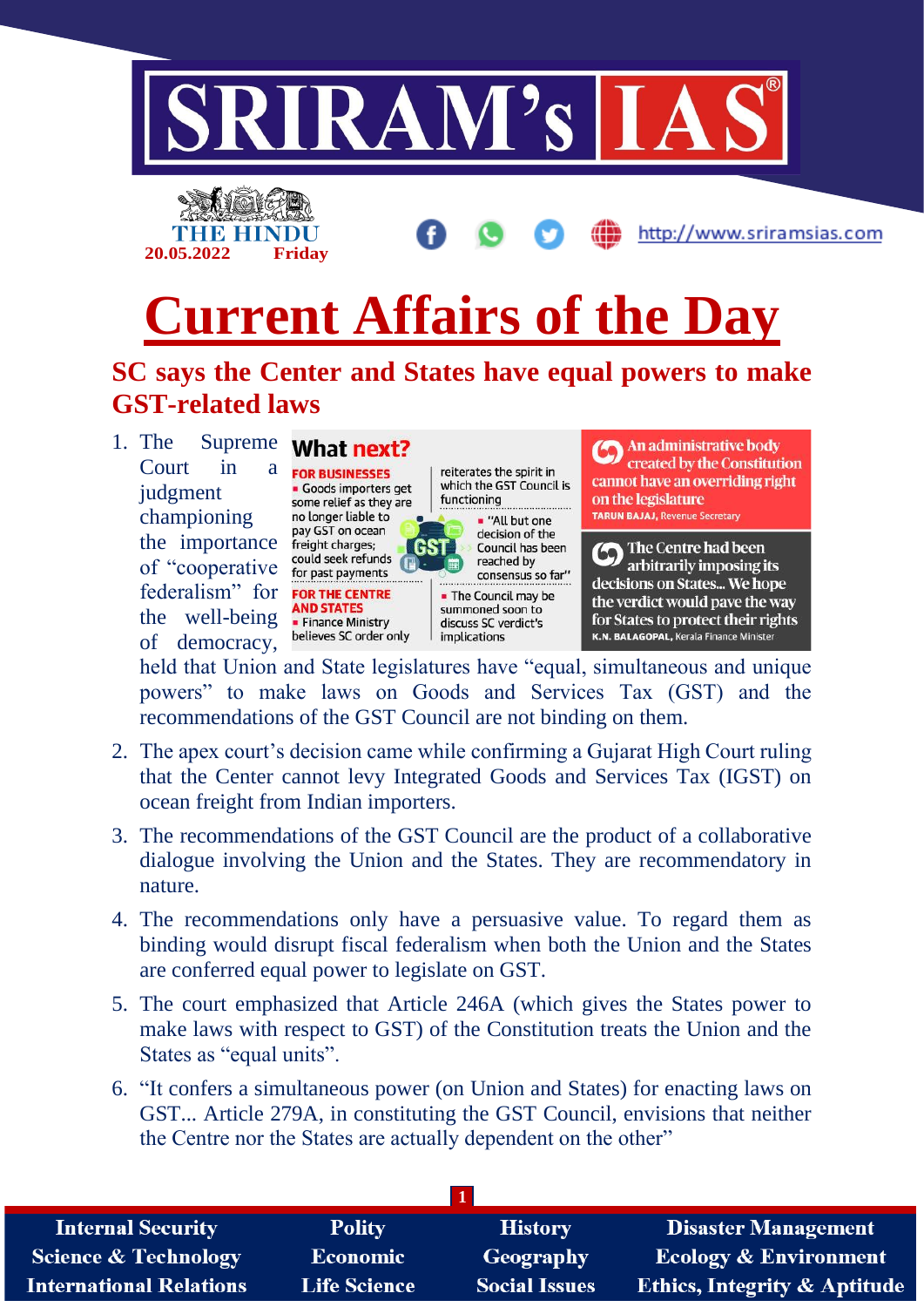

The court said the Centre and States were autonomous, independent and even competing units while making GST laws. The federal system is a means to accommodate the needs of a pluralistic society in a democratic manner. Democracy and federalism are interdependent. Federalism would only be stable in a well-functioning democracy. The constituent units of a federal polity check the exercise of powers of one another to prevent one group from exercising dominant power," it noted.

## **Pockets of hope, linking nature and humanity**

According to the Global Assessment Report on Biodiversity and Ecosystem Services released in 2019 by the Intergovernmental Science-Policy Platform on Biodiversity and Ecosystem Services (IPBES), the main global drivers of biodiversity loss are climate change, invasive species, overexploitation of natural resources, pollution and urbanization.

## **Biosphere reserves are key**

1. One of the best mechanisms that have been created is the World Network



of Biosphere Reserves, created in 1971 by UNESCO. Biosphere reserves are places where humans live in harmony with nature, and where there is an effective combination of sustainable development and nature conservation.

**2**

**Internal Security Science & Technology International Relations** 

**Polity Economic Life Science** 

**History** Geography **Social Issues** 

**Disaster Management Ecology & Environment Ethics, Integrity & Aptitude**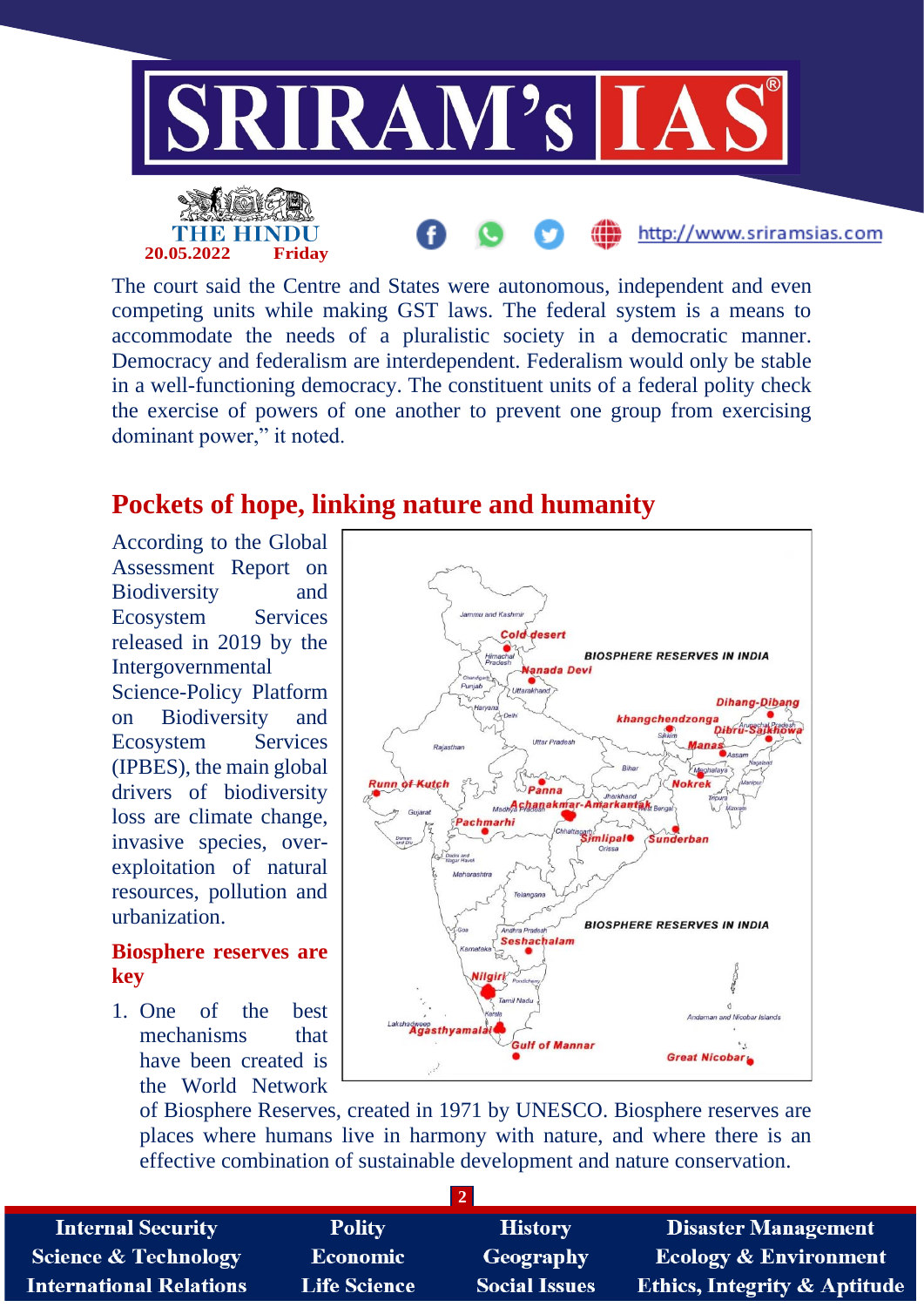

- 2. In South Asia, over 30 biosphere reserves have been established. The first one was the Hurulu Biosphere Reserve in Sri Lanka, which was designated in 1977 and comprises 25,500 hectares within the tropical dry evergreen forest.
- 3. In India, the first biosphere reserve was designated by UNESCO in 2000 within the blue mountains of the Nilgiris. It stretches across the States of Tamil Nadu, Karnataka and Kerala.
- 4. The network has gone from strength to strength, and it now counts 12 sites, with Panna, in the State of Madhya Pradesh, as the latest inscription in 2020.
- 5. The Khangchendzonga Biosphere Reserve, established in 2018, is a good model. It includes some of the highest ecosystems in the world, with elevations up to 8,586 meters.
- 6. The reserve is home to orchids and rare plant species. At the same time, more than 35,000 people live there. Their main economic activities are crop production, animal husbandry, fishing, dairy products and poultry farming.

## **A lack of clarity on inequalities**

**20.05.2022 Friday**

- A report prepared by the Institute for Competitiveness it was commissioned by the Prime Minister's Economic Advisory Council (PM-EAC) — has grabbed headlines because of what can be described as very populist recommendations.
- These include enacting an urban employment guarantee programme and introducing a universal basic income programme.

## **Lack of data:**

- 1. One of the reasons the report cannot give recent estimates of consumption inequality in India is the fact that the government junked the findings of the 2017-18 Consumption Expenditure Survey (CES).
- 2. However, there should at least have been an attempt to look at asset inequality, for which data up to 2018 is available in the National Statistical Office (NSO)'s All-India Debt and Investment Survey.
- 3. While the conduct and publication of a CES is essential to measuring consumption inequality and arriving at a poverty line, many economists,

| <b>Internal Security</b>        | <b>Polity</b>       | <b>History</b>       | <b>Disaster Management</b>              |  |  |  |
|---------------------------------|---------------------|----------------------|-----------------------------------------|--|--|--|
| <b>Science &amp; Technology</b> | Economic            | Geography            | <b>Ecology &amp; Environment</b>        |  |  |  |
| <b>International Relations</b>  | <b>Life Science</b> | <b>Social Issues</b> | <b>Ethics, Integrity &amp; Aptitude</b> |  |  |  |